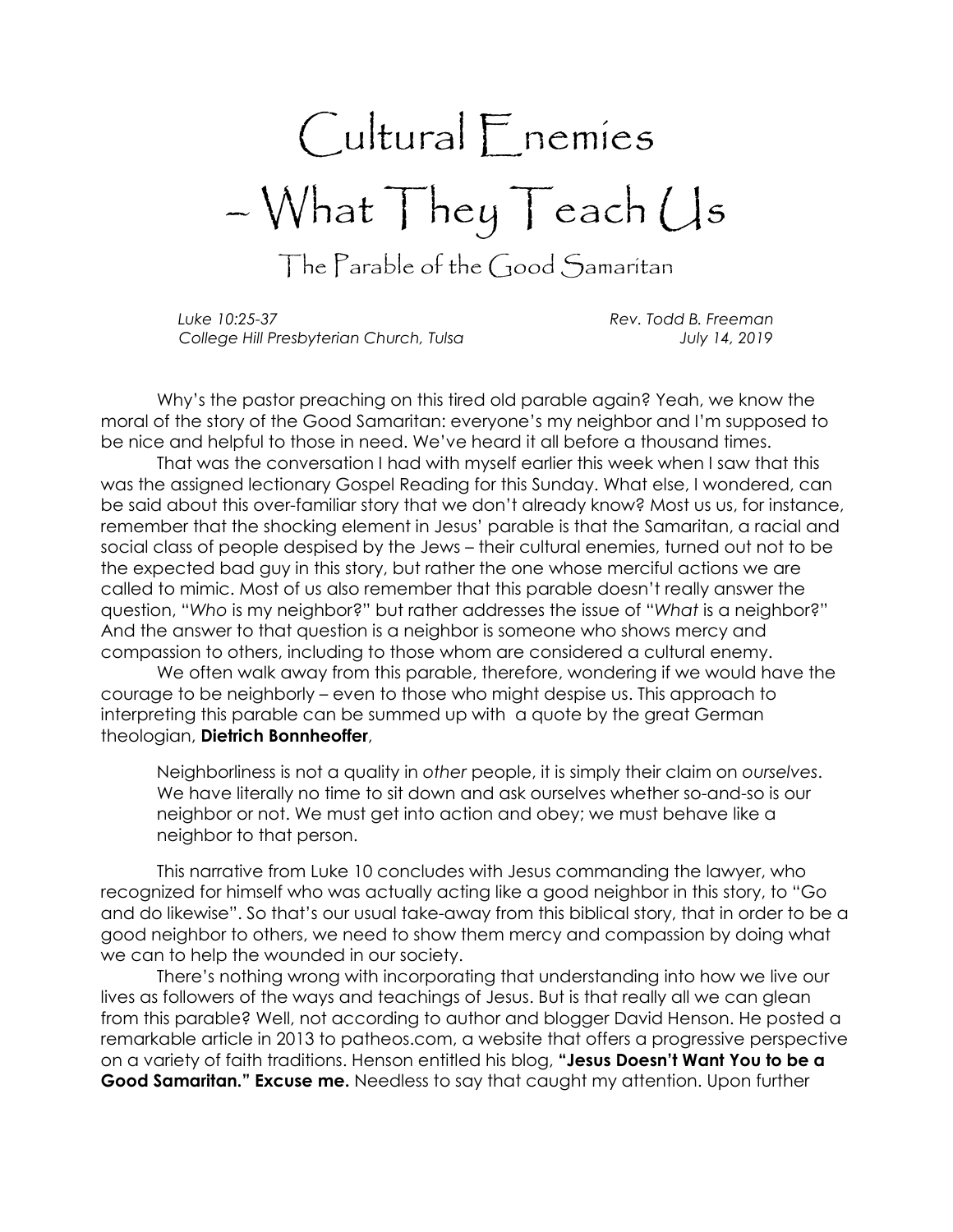reading I realized that his fresh and challenging approach to this parable bears repeating, even shouted from the rooftops.

Henson begins, "Jesus doesn't really want you to be the good Samaritan. At least, that's not the point of his story in this week's Gospel." Okay. What then is the point Jesus was trying to make? He continues:

Unfortunately, when Christians hear this story, we think Jesus is asking us to be the unlikely do-gooders in the world who bind wounds of strangers, pay medical bills of distant neighbors, and offer unexpected compassion to the beaten and wounded traveler.

In short, we have understood this parable as a call to boundary-crossing charity, and we are to be the charitable ones.

As a result, we have transformed this subversive story into little more than a mushy morality tale about random acts of kindness to strangers that, at its worst, buttresses the damaging and pervasive charity-industrial complex in American churches. We have whitewashed this radical parable into a fantasy of the privileged and wealthy in which we believe Christ calls us only to apply bandages, throw money at the pain and injustice in the world, and trust it is enough.

In this light, this parable not only justifies but also glorifies drive-by charity as the pinnacle of Christ's command to love thy neighbor. Because in this story, we think Jesus is encouraging us to be like the Samaritan. But he is not.

I think Henson has his hand on the pulse of how many of us in America in the 21st century need to approach Jesus' originally subversive teachings, particularly those of us who find ourselves basically on the privileged and often benevolent side of the equation. So, what can we find in this parable that challenges us? Henson continues:

Jesus, in this parable, isn't asking us to go and do likewise so that we can be charitable like the Samaritan. His point is much more subtle. Of course, we are to bind the wounds of the wounded. Of course, we are to take care of the oppressed and the downtrodden. We all know this to be what God asks of us. Works of charity and mercy are a given in the life of faith.

Even the lawyer in the story knows this without a second thought. So, no, I don't think the point of this parable is for us to be do-gooders.

Instead, when Jesus tells the lawyer to go and do likewise, he is asking the lawyer to go and imitate the Samaritan, his cultural enemy. He is asking the educated lawyer to sit at the feet of the Other in order to learn the way of salvation. He is asking this myopic man to see the people he despises most are the very people who hold for him the key to eternal life.

 "Teacher, what must I do to inherit eternal life?" the lawyer asks. "See your enemy as your teacher," Jesus replies through this parable.

Jesus doesn't want us to be the Good Samaritans. Rather, Jesus wants us to know who the Samaritans are in our own lives. Then, he asks us to do the hard work of seeing them as humans not as Others, as teachers not as our students, as the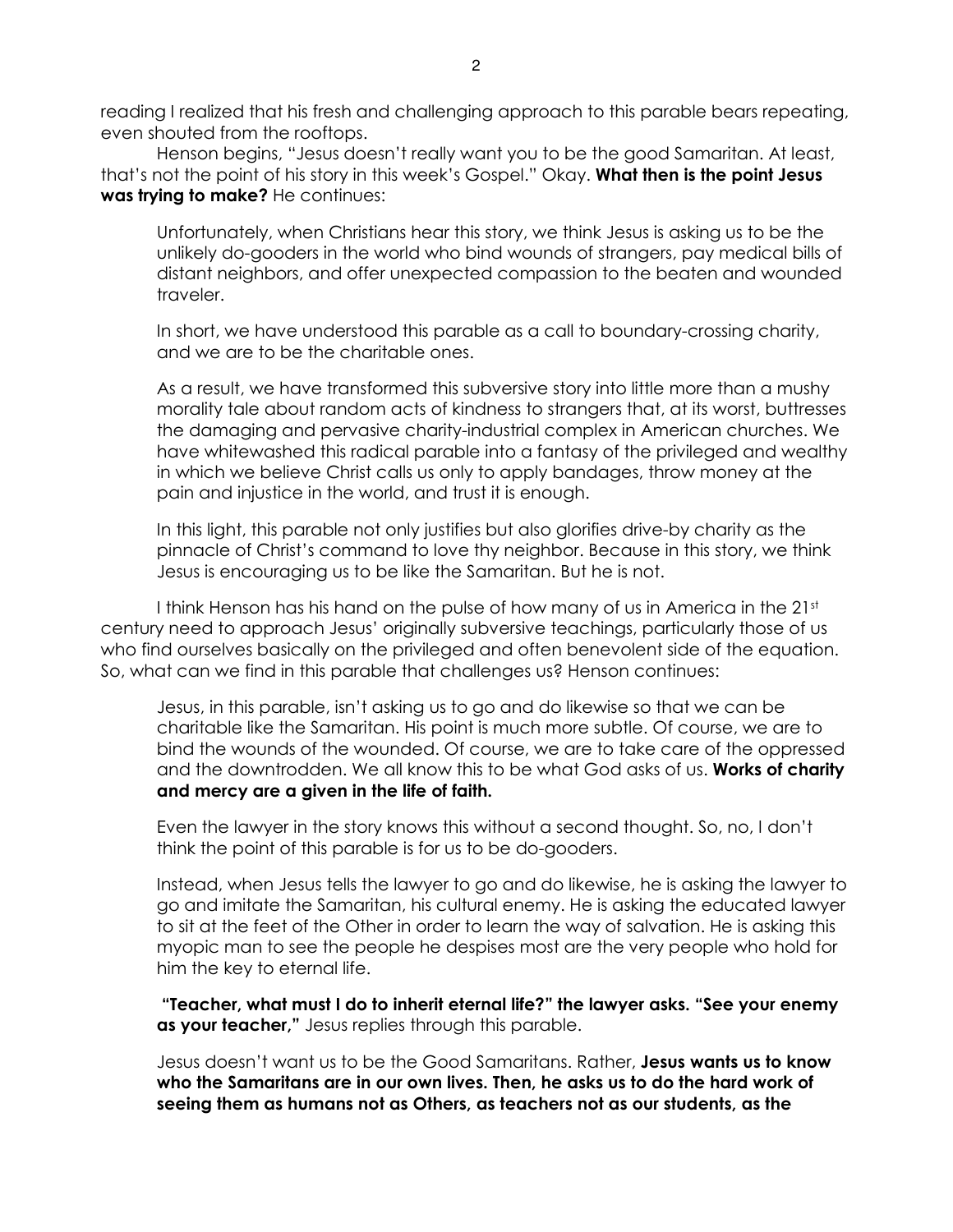## heroes who offer us salvation rather than the victims who need our saving help…

The lawyer had begun by addressing Jesus as the teacher. Jesus redirected the lawyer to his enemy as his true teacher, that is, if the man honestly wanted to learn what it meant to live an eternal life. But the lawyer could not even bring himself to acknowledge the one who showed mercy was indeed a Samaritan.

Now, we all have our own cultural enemies, and we all have our derogatory names for them. They are slurs based on race, on sexuality, on class, on [gender, on religious or] political preference (and progressives, let's not forget our favorites like "redneck" and "right-wing nut job"). The parable of the Samaritan asks us to confess first that we have these cultural enemies — be it an undocumented immigrant, a gay person, a poor person, a rural gun rights-advocate, or a staunch Republican [a homeless person, a fundamentalist, a homophobe, a staunch prolife advocate, a misogynist, a person who wears a MAGA hat. How would you fill out the list of your cultural enemies?]. Then, the parable asks us to see that our salvation lies in loving these enemies enough to be willing to learn something from them.

The problem is we don't want to learn from our enemies. We don't want them to be **our teachers.** Because, if we are willing to learn from them, if we are willing to take the time to listen to their stories, then it will become difficult to demonize them, to blame them for all that ails our country and our own lives, to rage at them from afar…

But then, what in the world will we do with our own and our world's woundedness when we have no one to blame for them?

Perhaps at that moment, we will find ourselves in this story.

As the world's wealthy and powerful, we also assume we are the world's teachers and saviors. We believe this parable wants us to condescend to the broken and poor in order to save them. We believe we are the Samaritans and that their salvation lies with us. It is a troubling assumption of the privileged.

Of course, it is equally dangerous to assume that our cultural enemies are our saviors only and that we rely on them to be our teachers. It takes the caricature and simply reverses it. It is a troubling assumption of the well-meaning privileged.

We are each the beaten one on the roadside, in need of salvation from our [cultural] enemies. We are each the Samaritan, with the power to save our enemies by loving them. In other words, this parable asks us to do the unthinkable.

It asks us to heal and to be healed by our [cultural] enemies, our neighbors, our sisters and brothers.

So, the issue is not "who is my neighbor?" but can we recognize that the enemy might be our neighbor, even our benefactor, and can we accept this disruption of our stereotypes?

Jesus' parables were never meant to be easy.